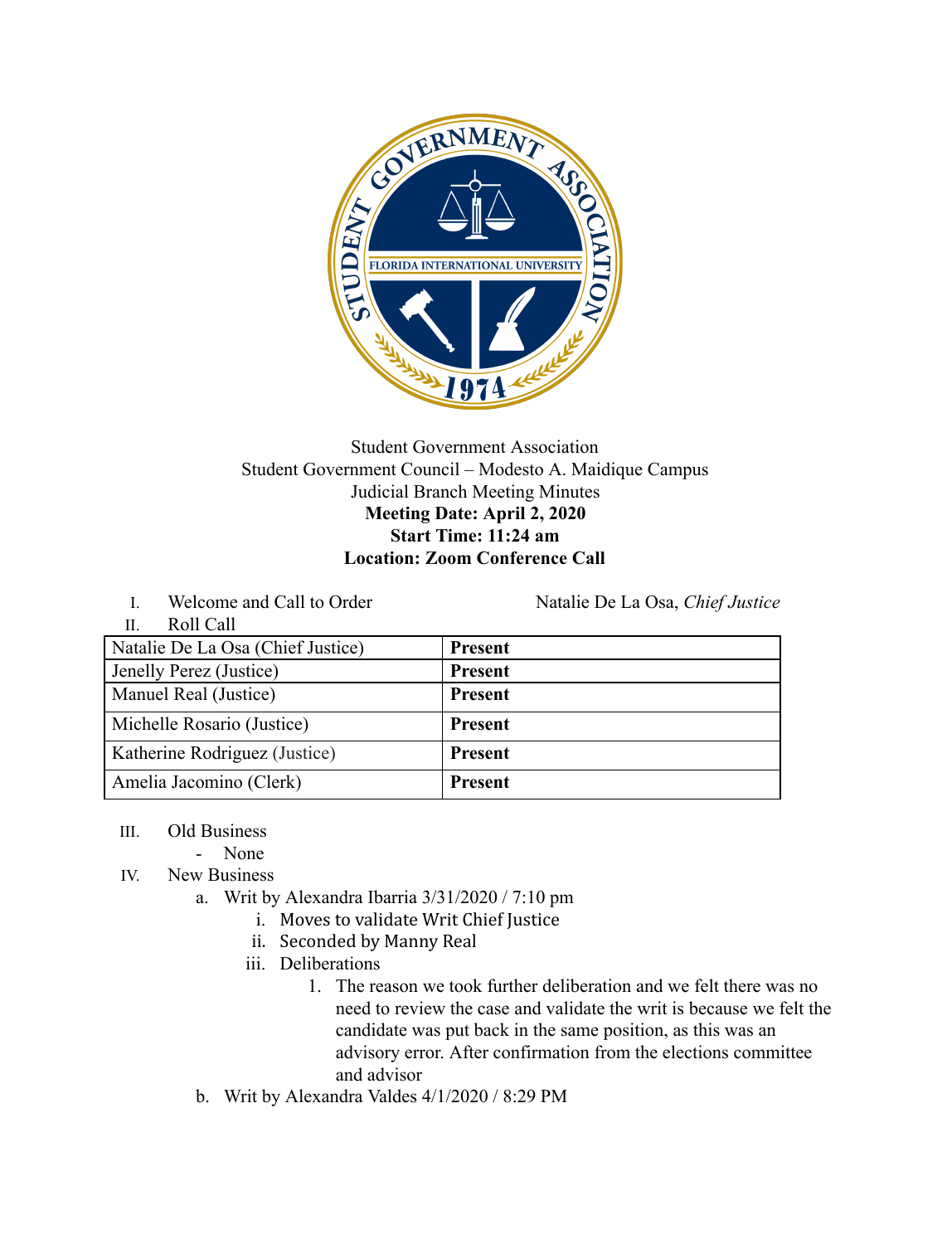- i. Moves to validate Writ Chief Justice
- ii. Seconded by Manny Real
- iii. Deliberations
	- 1. Code of Ethics Section 8.02
		- a. "No Student Government Official shall use, authorize to use, or condone in any way the wrongful use of Student Government property or Activity and Service Fee funds, defined as the use of funds in violation of the Finance Code, including, but not limited to, the use of Student Government property or Activity and Service Fee funds to aid Student Government political campaigns."
	- 2. Facts
		- a. The pin was placed on the bookbag.
		- b. Pin was removed **before** Senate began, after being told to remove it.
- iv. Voting on whether or not there should be a consequence:

| Chief Justice De La Osa | <b>Nay</b> |
|-------------------------|------------|
| Justice Rodriguez       | Yay        |
| <b>Justice Real</b>     | Yay        |
| <b>Justice Perez</b>    | <b>Nay</b> |
| Justice Rosario         | <b>Nay</b> |

\*With 3 nays and 2 yays it does not pass.

- c. Writ by Alexandra Valdes April 1, 2020, 5:37 PM
	- i. Deliberation begins at 12:48 PM
		- 1. Facts
			- a. "You are not allowed to begin collecting money or making the Go Fund Me prior to receiving the party application." - Angel Algarin
			- b. "Party applications were released on January 6th." - Rose Ingraham
			- c. "Go fund Me was created December 24th." - Rose Ingraham
			- d. "First donation was received on January 11." - Rose Ingraham
			- e. When did the advisor give the ok for them to collect the funds? (Email January 3rd)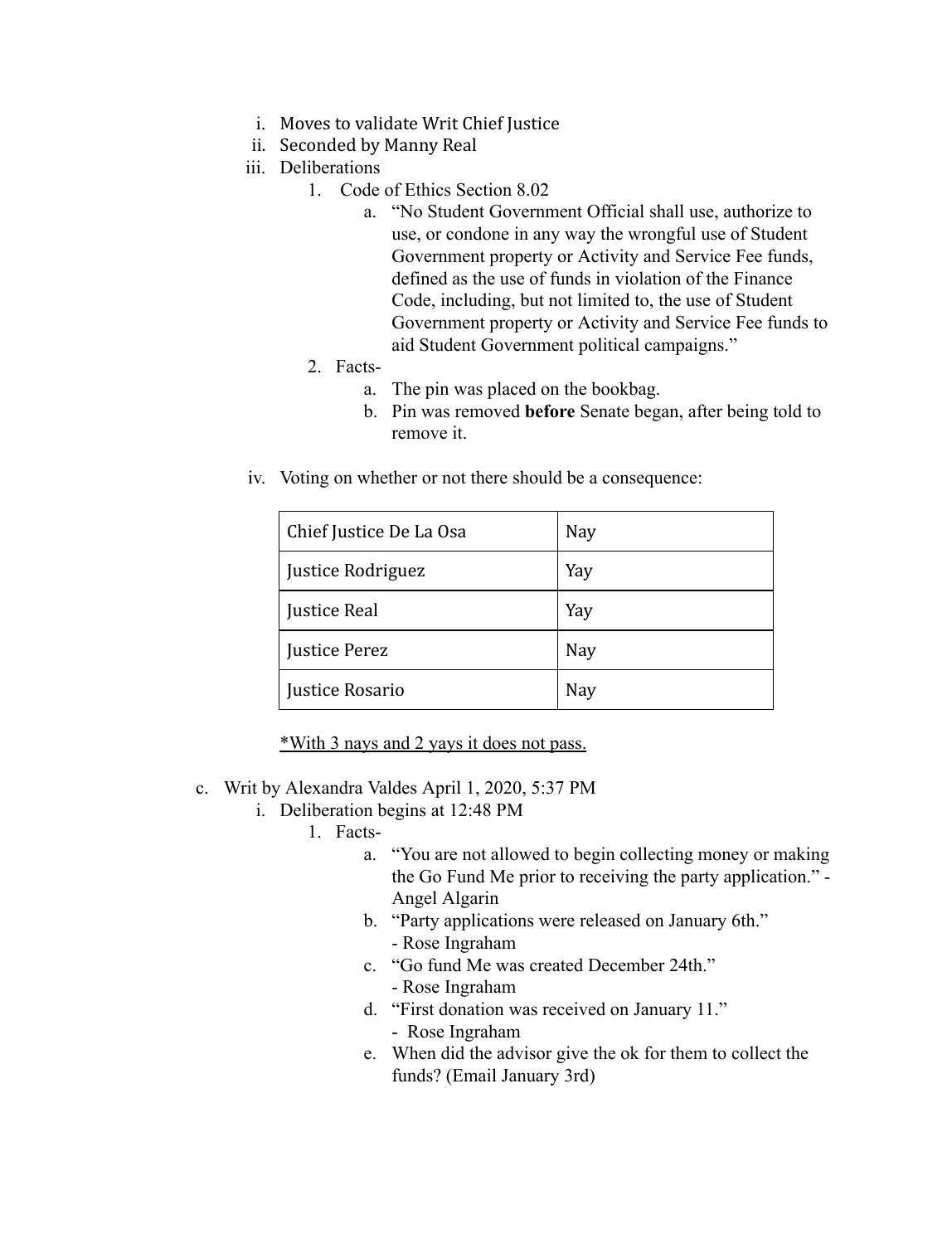- f. Tati confirmed via email on January 6 that the advisor approved the use of a Go Fund Me.
- 2. Scheduled speakers that joined to make statements answer questions:
	- Rose Ingram
	- Alexandra Valdes
	- Elections Commissioner Tatiana
- ii. Voting
	- 1. Voting Call
		- a. All those in favor of disciplining the party as a whole.

| Chief Justice De La Osa | <b>Nay</b> |
|-------------------------|------------|
| Justice Rodriguez       | <b>Nay</b> |
| <b>Justice Real</b>     | <b>Nay</b> |
| <b>Justice Perez</b>    | Nay        |
| Justice Rosario         | Nay        |

\*With 5 nays it does not pass and no action will be taken on the entire political party.

2. Voting call at 3:02 pm

Voting on the determination of fault for Rose Ingraham:

| Chief Justice De La Osa | Yay        |
|-------------------------|------------|
| Justice Rodriguez       | Yay        |
| <b>Justice Real</b>     | Yay        |
| <b>Justice Perez</b>    | <b>Nay</b> |
| Justice Rosario         | Yay        |

\*With 4 yays and 1 nay it passes.

Voting on the determination of fault for Angel Algarin:

| Chief Justice De La Osa | Nay |
|-------------------------|-----|
|-------------------------|-----|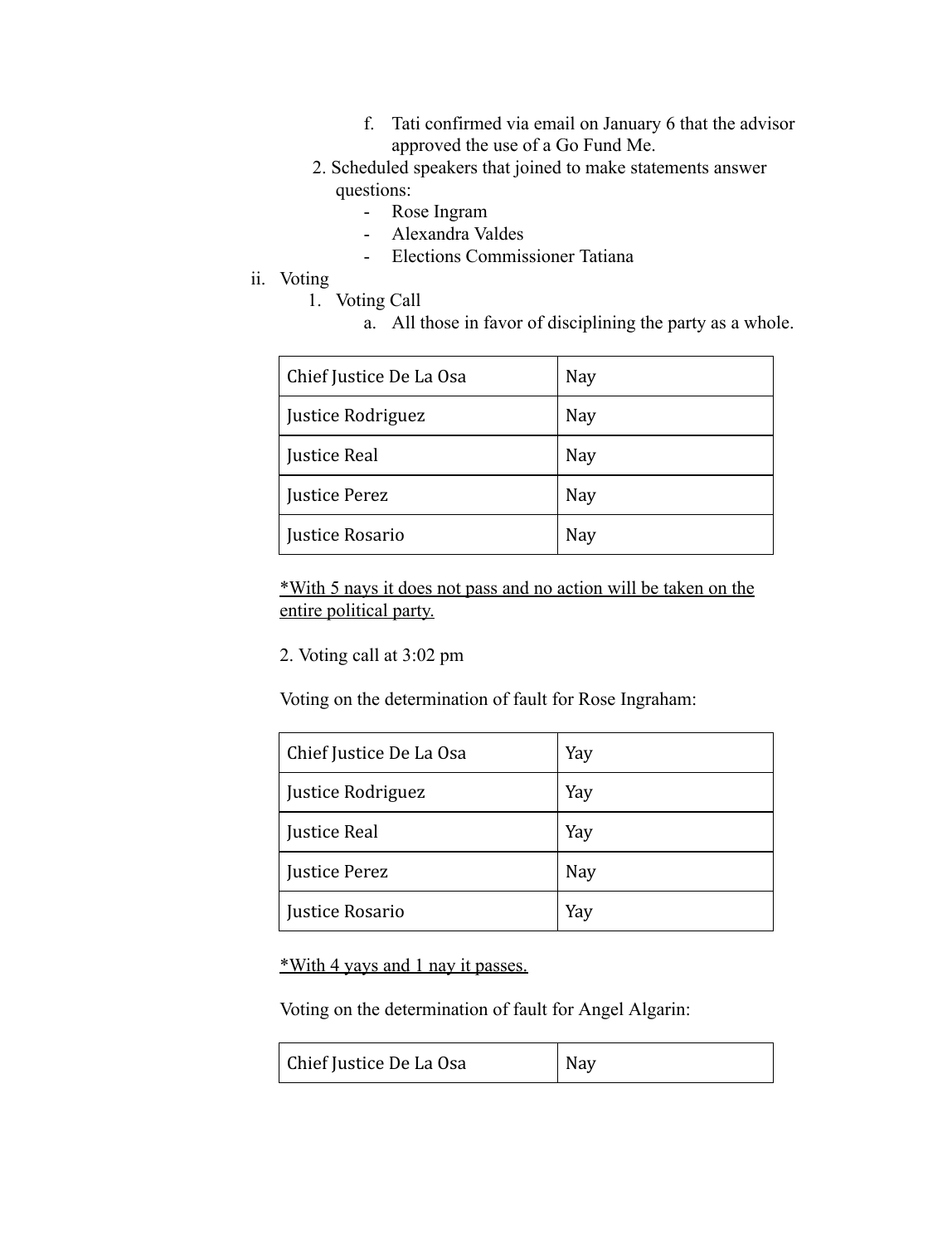| Justice Rodriguez   | Yay        |
|---------------------|------------|
| <b>Justice Real</b> | Yay        |
| Justice Perez       | <b>Nay</b> |
| Justice Rosario     | Yay        |

\*With 3 yays and 2 nays it passes.

Voting on the determination of fault for Molly Schantz:

| Chief Justice De La Osa | Yay |
|-------------------------|-----|
| Justice Rodriguez       | Yay |
| <b>Justice Real</b>     | Yay |
| <b>Justice Perez</b>    | Nay |
| Justice Rosario         | Yay |

\*With 4 yays and 1 nay it passes.

- Manny Real motion to go into voting.
- Michelle Rosario seconds at 3:31 pm.

Voting on the determination for disqualification of Rose Ingraham:

| Chief Justice De La Osa | Yay |
|-------------------------|-----|
| Justice Rodriguez       | Yay |
| <b>Justice Real</b>     | Yay |
| <b>Justice Perez</b>    | Nay |
| Justice Rosario         | Yay |

\*With 4 yays and 1 nay it passes.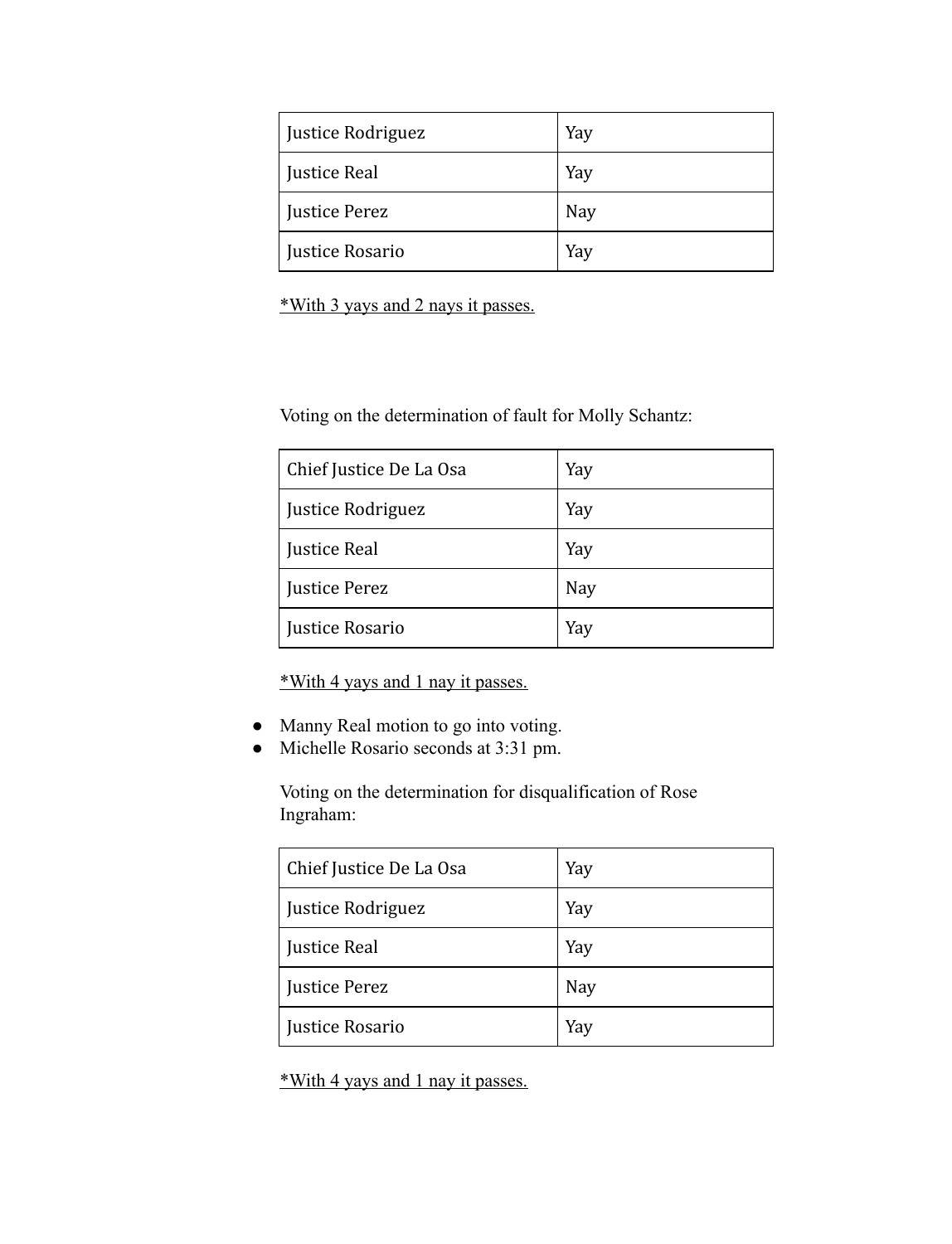| Chief Justice De La Osa | Nay        |
|-------------------------|------------|
| Justice Rodriguez       | Yay        |
| <b>Justice Real</b>     | Yay        |
| <b>Justice Perez</b>    | <b>Nay</b> |
| Justice Rosario         | Yay        |

Voting on the determination for disqualification of Angel Algarin:

\*With 3 yays and 2 nays it passes.

Voting on the determination for disqualification of Molly Schantz:

| Chief Justice De La Osa | Yay        |
|-------------------------|------------|
| Justice Rodriguez       | Yay        |
| <b>Justice Real</b>     | Yay        |
| <b>Justice Perez</b>    | <b>Nay</b> |
| Justice Rosario         | Yay        |

\*With 4 yays and 1 nay it passes.

- d. Writ by Alexandra Valdes 4/2/20, 12:29 pm
	- i. Deliberations begin at 3:40 pm
	- ii. Voting call at 3:52 pm
		- 1. Voting on validating the writ.

| Chief Justice De La Osa | Nay        |
|-------------------------|------------|
| Justice Rodriguez       | Nay        |
| <b>Justice Real</b>     | Nay        |
| <b>Justice Perez</b>    | <b>Nay</b> |
| Justice Rosario         | Nay        |

- \* With 5 nays it does not pass.
- V. Announcements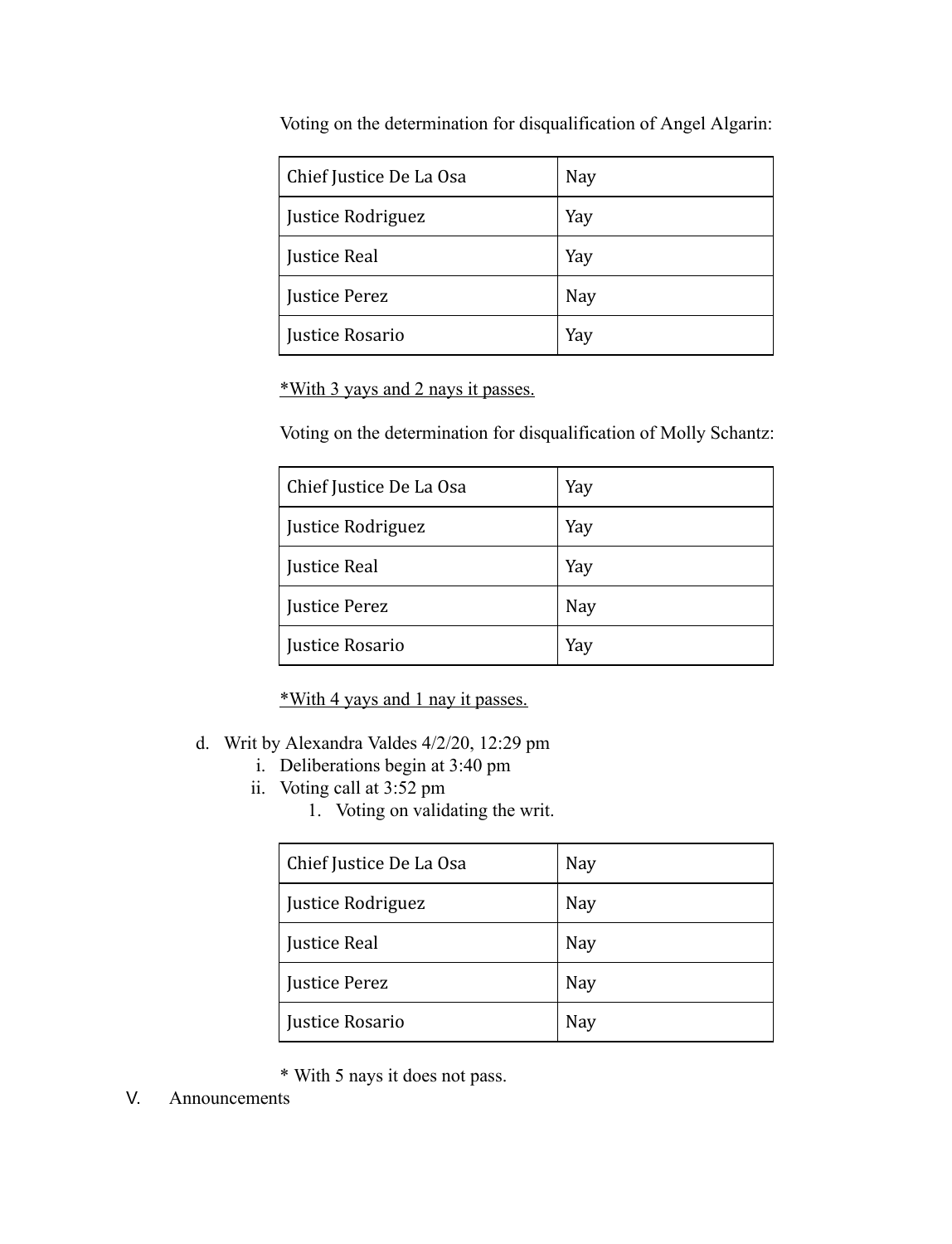## VI. Open Forum<br>VII. Adjournment

- Adjournment
	- Chief Justice De La Osa adjourns meeting at 3:57pm on April 2, 2020.